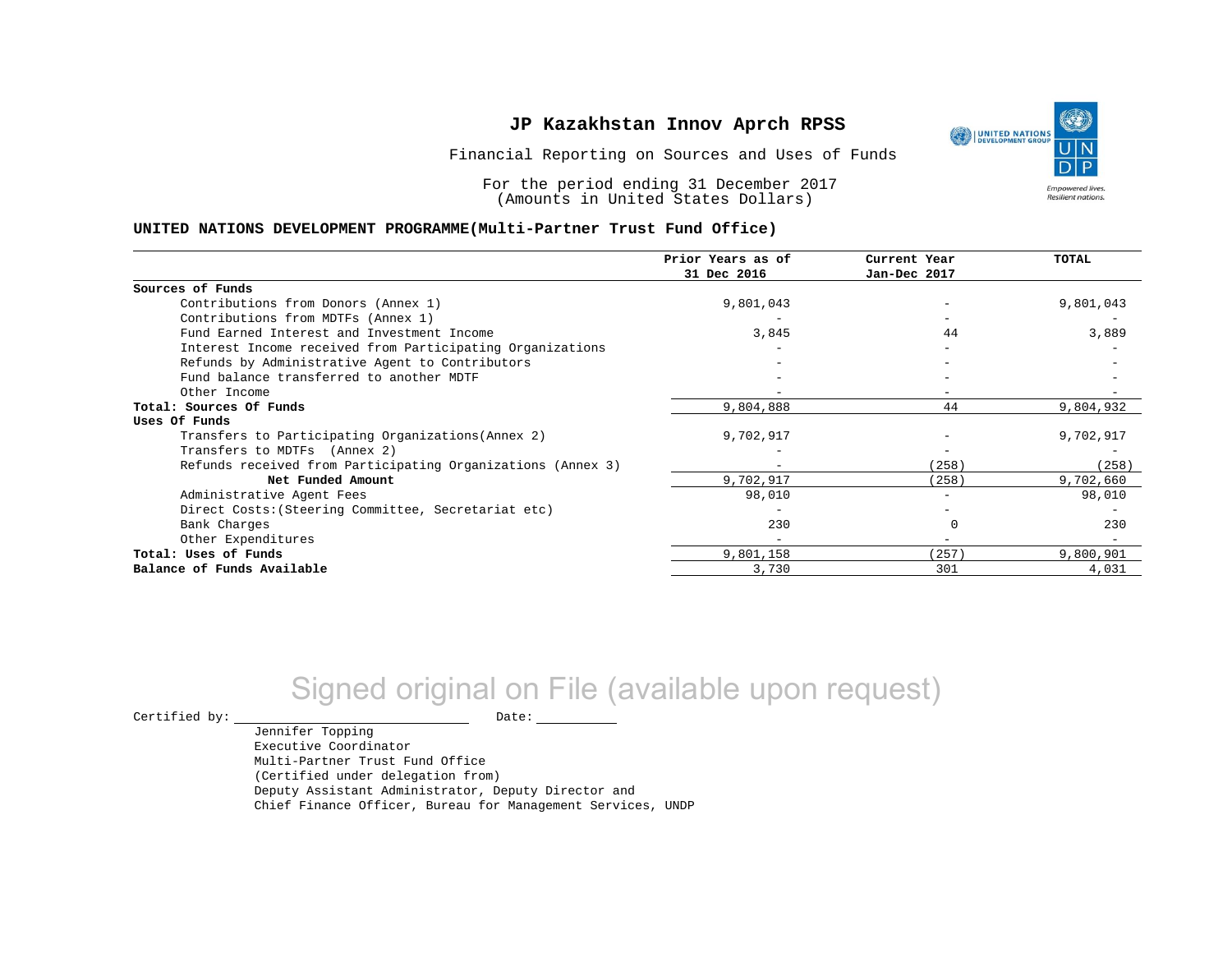

Financial Reporting on Sources and Uses of Funds

For the period ending 31 December 2017 (Amounts in United States Dollars)

#### **UNITED NATIONS DEVELOPMENT PROGRAMME(Multi-Partner Trust Fund Office)**

**Annex - 1: Contributions**

|                          | Prior Years as of | Current Year             | TOTAL     |
|--------------------------|-------------------|--------------------------|-----------|
|                          | 31 Dec 2016       | Jan-Dec 2017             |           |
| From Contributors        |                   |                          |           |
| GOVERNMENT OF KAZAKHSTAN | 9,801,043         | $\overline{\phantom{0}}$ | 9,801,043 |
| Total: Contributions     | 9,801,043         | $-$                      | 9,801,043 |

## Signed original on File (available upon request)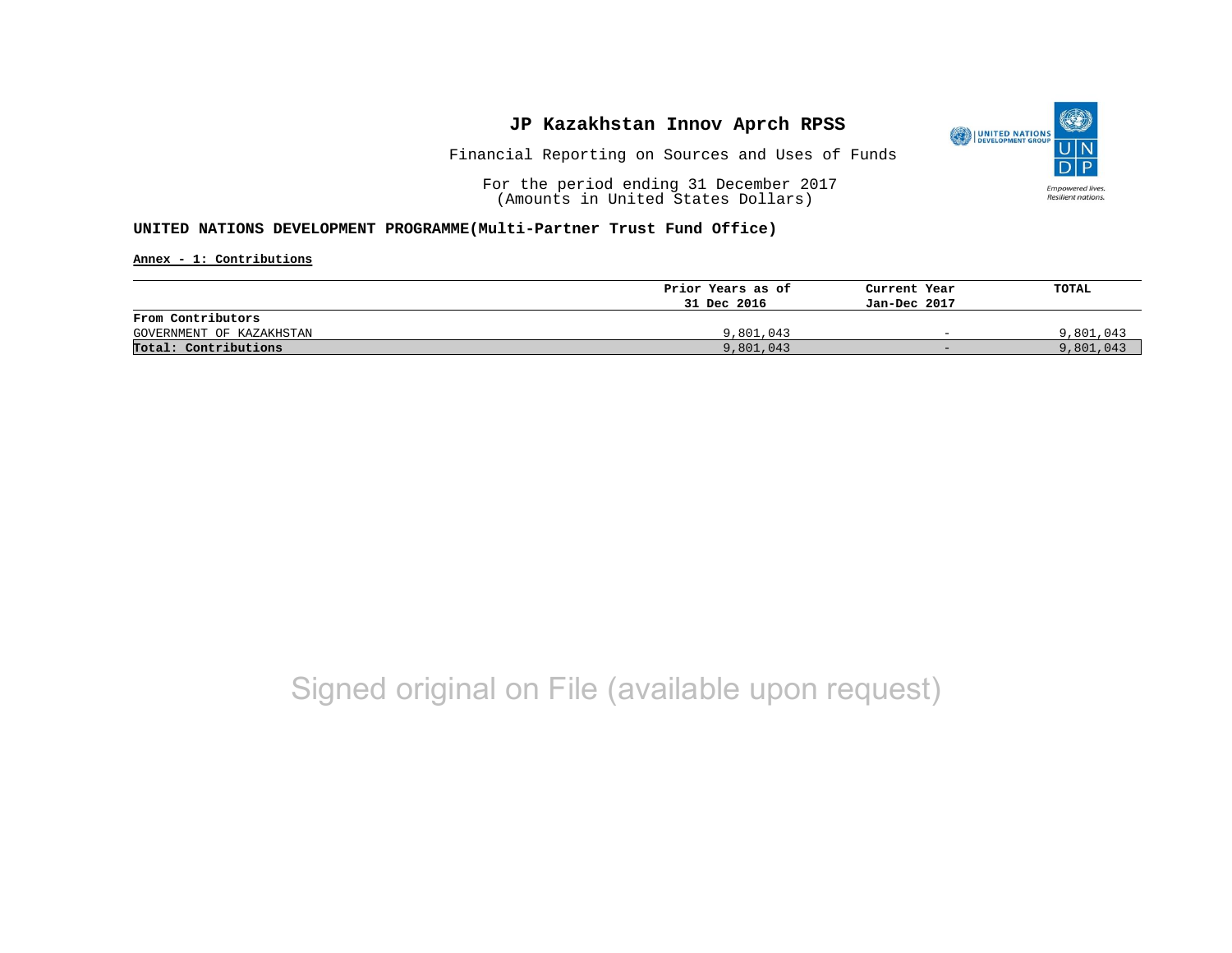

Financial Reporting on Sources and Uses of Funds

For the period ending 31 December 2017 (Amounts in United States Dollars)

#### **UNITED NATIONS DEVELOPMENT PROGRAMME(Multi-Partner Trust Fund Office)**

**Annex - 2: Transfers**

| Prior Years as of | Current Year             | TOTAL     |
|-------------------|--------------------------|-----------|
| 31 Dec 2016       | Jan-Dec 2017             |           |
|                   |                          |           |
| 5,544,963         | $\overline{\phantom{0}}$ | 5,544,963 |
| 791,990           | $\overline{\phantom{0}}$ | 791,990   |
| 3,365,964         | $\overline{\phantom{a}}$ | 3,365,964 |
| 9,702,917         | $\overline{\phantom{0}}$ | 9,702,917 |
|                   |                          |           |

# Signed original on File (available upon request)